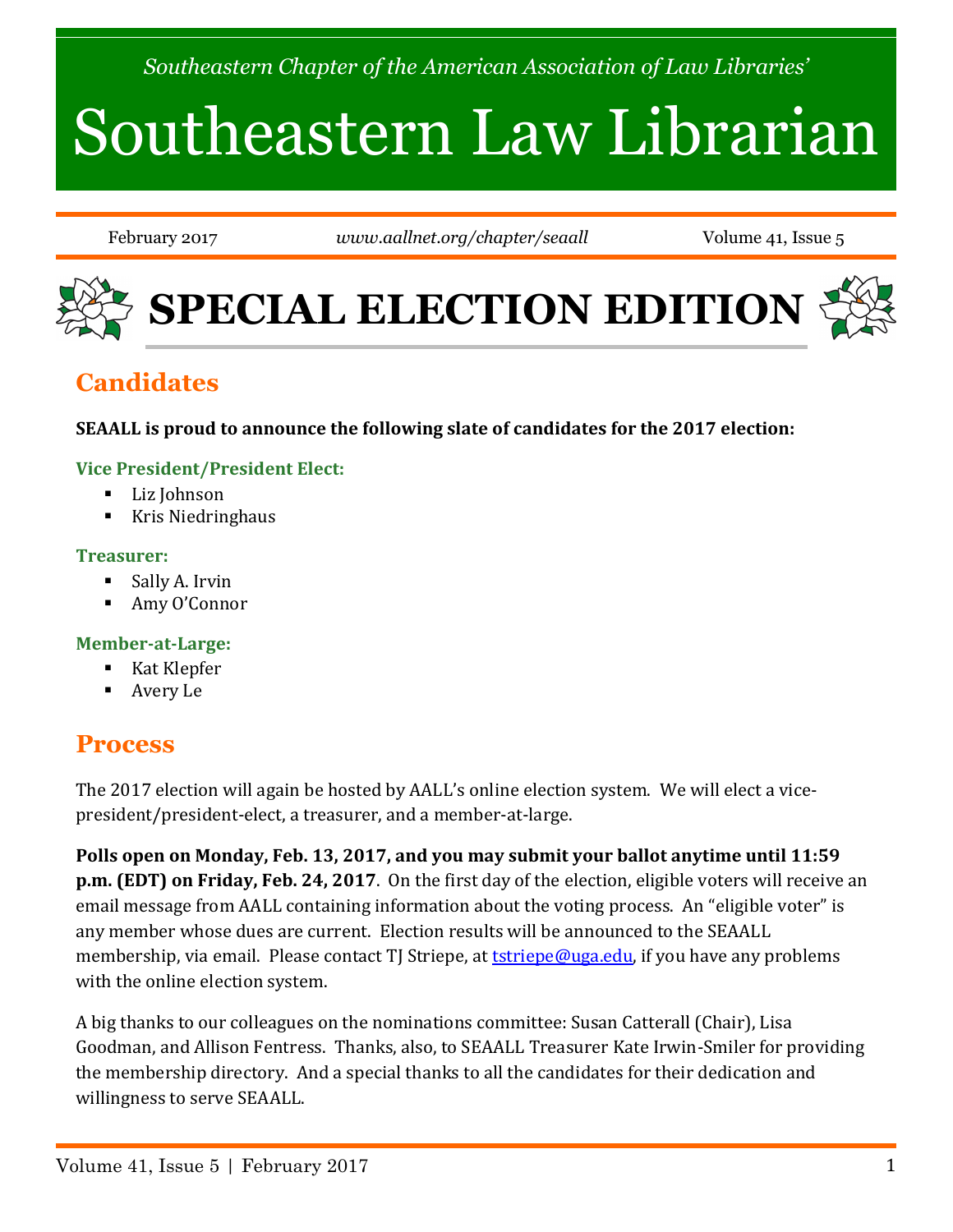# **Candidates for Vice President/President Elect**



Liz Johnson

Reference Librarian and Adjunct Assistant Professor

Wake Forest University School of Law (336) 758-5052 [johnsoem@wfu.edu](mailto:johnsoem@wfu.edu)



#### Kris Niedringhaus

Associate Dean for Library and Information Services and Associate Professor of Law

Georgia State University College of Law Library (404) 413-9144 [krisn@gsu.edu](mailto:krisn@gsu.edu)

In 2008, I became an AALL and SEAALL member, as well as a professional librarian. After a couple of whirlwind years volunteering with committees and suborganizations within the national organization of AALL, I became burnt out and felt disenfranchised. After some encouragement from colleagues (and fellow SEAALL members), I turned my attention and interest back to SEAALL. It was after attending SEAALL conferences and events that I found my way back into the librarian profession and reconnected with friends and colleagues.

Where I never found a home at the national level, I found it easily with SEAALL. I have truly enjoyed my time being a SEAALL member, so much so that I now chair the membership committee, promoting SEAALL membership and facilitating opportunities for member appreciation. I would be honored to be the next Vice President/President Elect for SEAALL as the ultimate means of giving back to the organization. As Vice President/President Elect, I hope to be a spokesperson and strong advocate for any change, or changes, that the membership body wishes to pursue in SEAALL. Thank you for the nomination and the chance to serve.

#### **More about Liz Johnso[n here.](http://www.aallnet.org/chapter/seaall/documents/elections/Johnson_VP-President-Elect_bio.pdf)**

I am both humbled and excited to have been nominated to serve SEAALL. I am humbled because of the incredible talent and service ethic of the members of SEAALL and because I know of so many fantastic possible candidates. I am excited by the possibility of being able to engage more and serve with even more of the SEAALL membership.

If you are unfamiliar with some of my professional journey, I was an active SEAALL member about 15 years ago when I was the Associate Director at Georgia State. The possibility for professional advancement pulled me away but when I had the opportunity several years ago to return to GSU and SEAALL, I was elated to jump at the chance. I have belonged to other AALL chapters and the rumors are true, SEAALL is the most vibrant and active chapter and has the best professional development and networking opportunities. I learn something new every time I read the newsletter or attend a meeting. (Plus, SEAALL Sucker y'all . . .) It is important that we continue to support our programming and information sharing while exploring additional avenues for member engagement and professional development. SEAALL members are a professionally diverse and active group and we can leverage that power to create opportunities for our members. I would love the opportunity to serve the SEAALL members in this way.

**More about Kris Niedringhau[s here.](http://www.aallnet.org/chapter/seaall/documents/elections/Niedringhaus_VPPresident-Elect_bio.pdf)**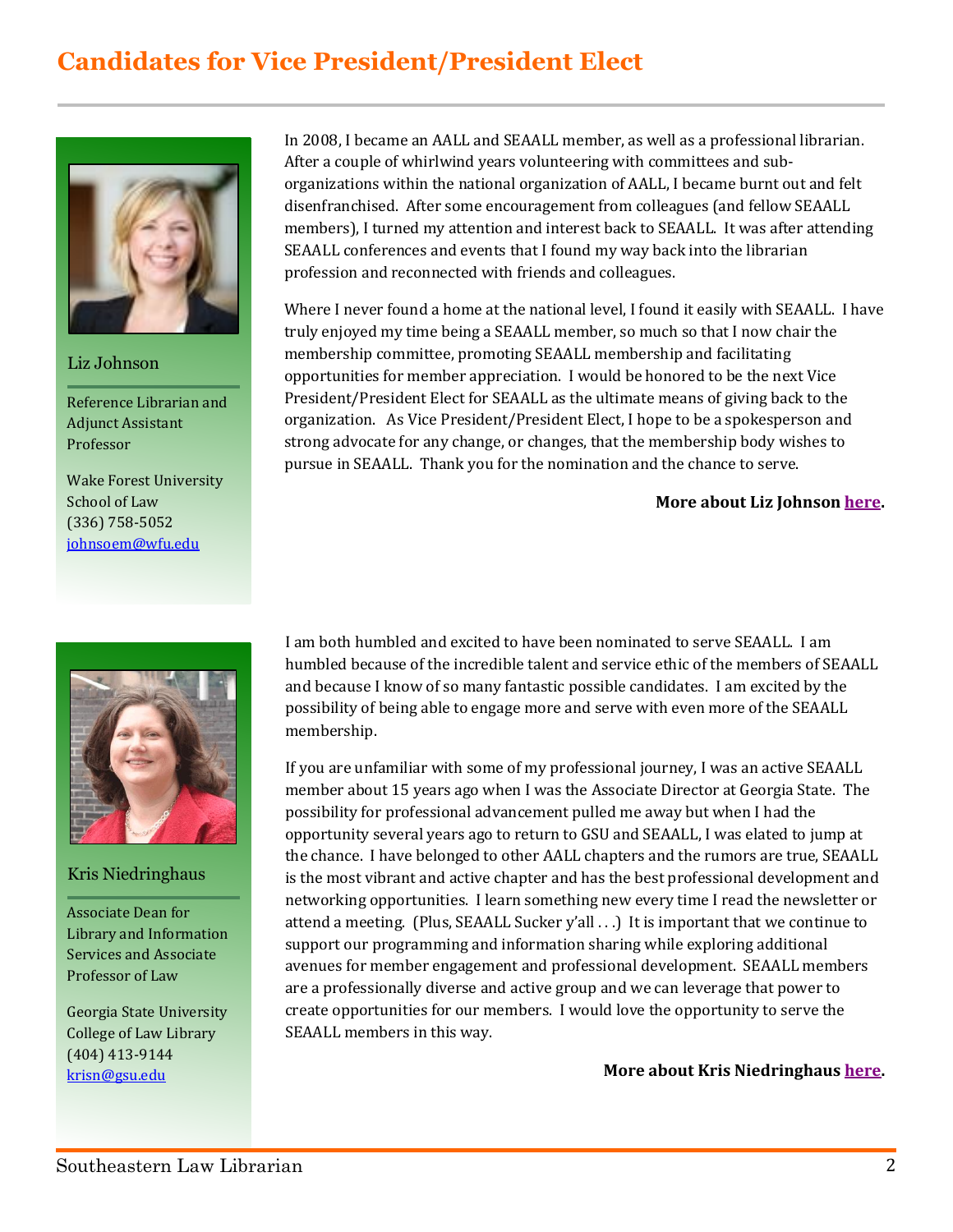# **Candidates for Treasurer**



Sally A. Irvin

Associate Director of Faculty & Technology Services and Adjunct Professor of Law

Wake Forest Professional Center Library (336) 758-5442 [irvinsa@wfu.edu](mailto:irvinsa@wfu.edu)



#### Amy O'Connor

Technical Services and Digital Resources Librarian

University of Richmond School of Law Library (804) 289-8221 [aoconno2@richmond.edu](mailto:aoconno2@richmond.edu)

I'm honored to be nominated as SEAALL Treasurer. It was my honor to serve as SEAALL Executive Board Secretary from 2010 – 2012. I've also served as a member of the Community Services Committee 2007 – 2009 and as its chair 2009 - 2010, as Chair of the SEAALL Institute in 2009, as a member of the Scholarship Committee 2009 – 2011 and as a member of the Program Planning Committee 2008 - 2009. I look forward to serving on the Board again if elected as Treasurer.

Currently I serve as Public Member and Secretary/Treasurer for the American Board of Nursing Specialty Certification (the national accrediting body for nursing certification). This experience has taught me a lot about the job of being treasurer for a professional organization. I've been involved in volunteer service since I graduated from college because I believe that if you're going to be part of an organization then you need to be willing to serve that organization. I've met wonderful fellow librarians through SEAALL and I can tell you from experience that participating as a member of SEAALL provides networking and educational opportunities that have made a wonderfully positive difference in my job. Serving on the Board from 2010 to 2012 was the icing on the professional cake and I count several of my fellow board members from that time as lifelong friends in our profession.

I'd very much like to contribute to the future of this organization and our profession by serving as SEAALL Treasurer. Thank you for your consideration.

#### **More about Sally A. Irvi[n here.](http://www.aallnet.org/chapter/seaall/documents/elections/Irvin_%20Treasurer_bio.pdf)**

I have always viewed my SEAALL membership as one that provides opportunities, education and guidance for law librarians like myself who are wanting to connect more with one another. SEAALL members are a group of close-knit, supportive neighbors and I want to give something back for all that you have done for me and our profession. The Treasurer position is the perfect opportunity. I have valued and turned to the SEAALL Chapter when needing an opportunity to apply for a grant, or seeking updates on the kinds of new services or ideas other law libraries are providing. Plus, there is always the chance to attend a great conference session hosted by SEAALL.

I have found more value in serving smaller groups and organizations, such as in my 6 years of service as Secretary and the Virginia Representative of PTPL, but the chance to serve as Treasurer of SEAALL would be a big step up for me. I know I would have to meet the expectations of those who have worked hard in this position in the past and the expectations of those who want to work with a motivated, organized librarian. But I know I can meet those expectations because I have the qualities and experience to take on this position. Plus, I would also be collaborating with fellow librarians who are inspiring and inspired to keep this diverse and creative group of members moving forward! So many thanks for affording me the opportunity to run for Treasurer and for the chance to give a little something back for all of the years of progressive work that has been accomplished by SEAALL.

**More about Amy O'Connor [here.](http://www.aallnet.org/chapter/seaall/documents/elections/OConnor_%20Treasurer_bio.pdf)**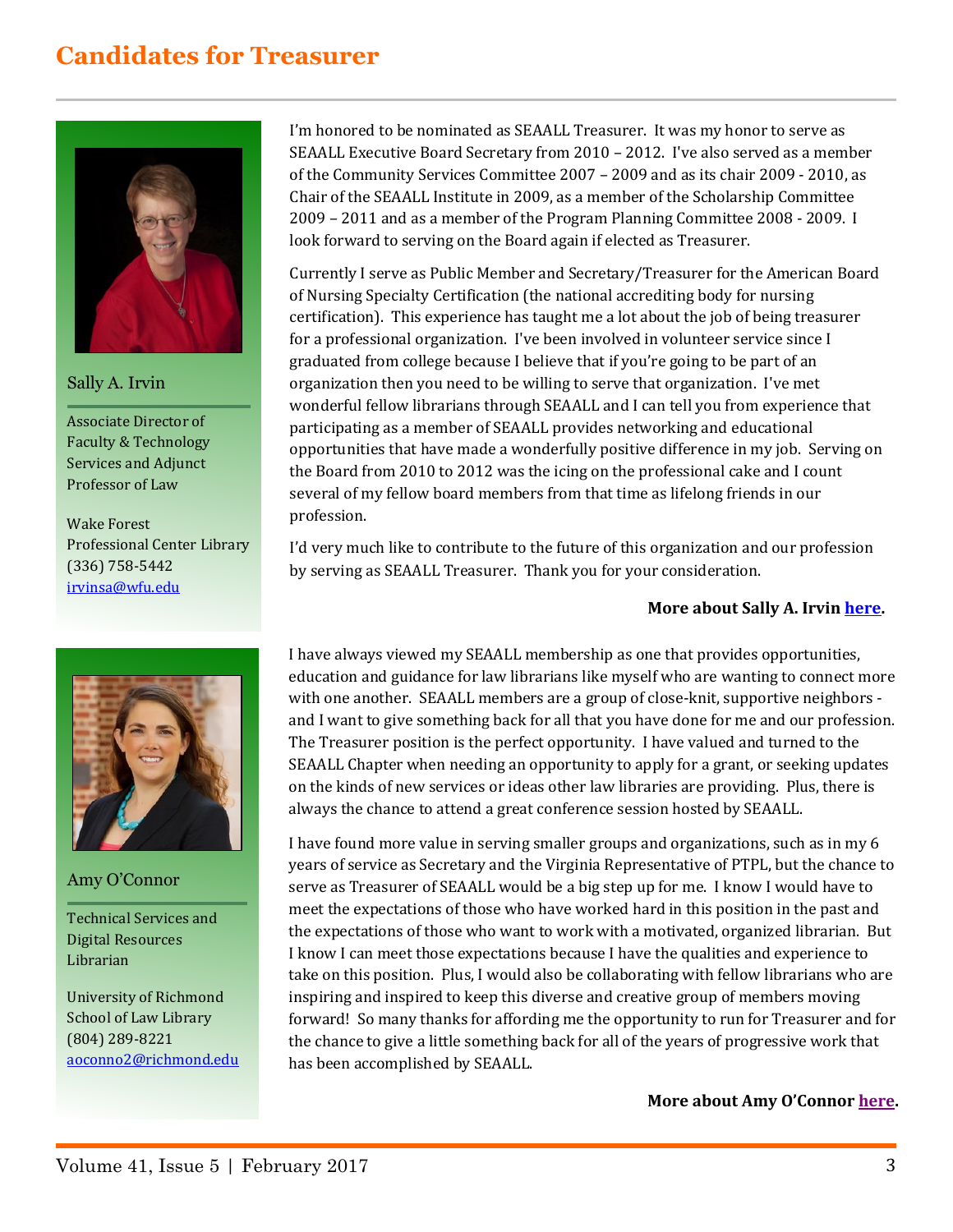# **Candidates for Member-at-Large**



Kat Klepfer

Reference and Research Services Librarian

University of Richmond School of Law Library (804) 289-8683 [kklepfer@richmond.edu](mailto:kklepfer@richmond.edu)

Avery Le

Technology and Digital Services Librarian

University of Florida Levin College of Law Legal Information Center (352) 273-0712 [averyle@law.flu.edu](mailto:averyle@law.flu.edu)

I've always worn my SEAALLsucker with pride and I'd like to make certain all our members can do the same. I joined SEAALL as a student and was overwhelmed by the support and advice I received at my first conference; I haven't missed one since. As Member-at-Large I would continue the tradition of SEAALL being the kind of organization that invites brand new librarians to speak and ask questions while connecting them to the advice of our more experienced members. I also look forward to the opportunity to organize the SEAALL business meeting at AALL; it gives us a time to get updated on SEAALL's progress, network and put faces to names, and to demonstrate our commitment and camaraderie to AALL as a whole. Facilitating a discussion between the keepers of knowledge in the South during this current political climate will be critical and SEAALL's members will play a large role. I'd love the opportunity to help bolster and support this discussion. Thank you for the nomination and the opportunity to serve.

#### **More about Kat Klepfer [here.](http://law.richmond.edu/faculty/kklepfe/)**

SEAALL gives me a sense of belonging like no other professional organization ever has -- the members not only embrace, but encourage, me to be my cheeseball self in a world full of cookies. When all of my jokes (embedded into useful information, of course) during my first student presentation at the Annual Meeting in 2013 were well-received, my nerves quickly subsided and I knew that these were my people. SEAALL's openness to unfettered creativity and independent-thinking has given me and many others the confidence to flourish in our careers unapologetically. I want to continue to preserve that welcoming SEAALL essence for all new and current members and I believe that being your Member-at-Large will provide me the best opportunity to do so. This will allow me to give back to SEAALL a fraction of what it has given to me thus far, ensuring a place where all types of SEAALL selves (cheeseballs, cookies, or whatever snack you are) can connect. Thank you for considering me.

#### **More about Avery Le [here.](http://www.aallnet.org/chapter/seaall/documents/elections/AveryLe_MemberAtLarge_bio.pdf)**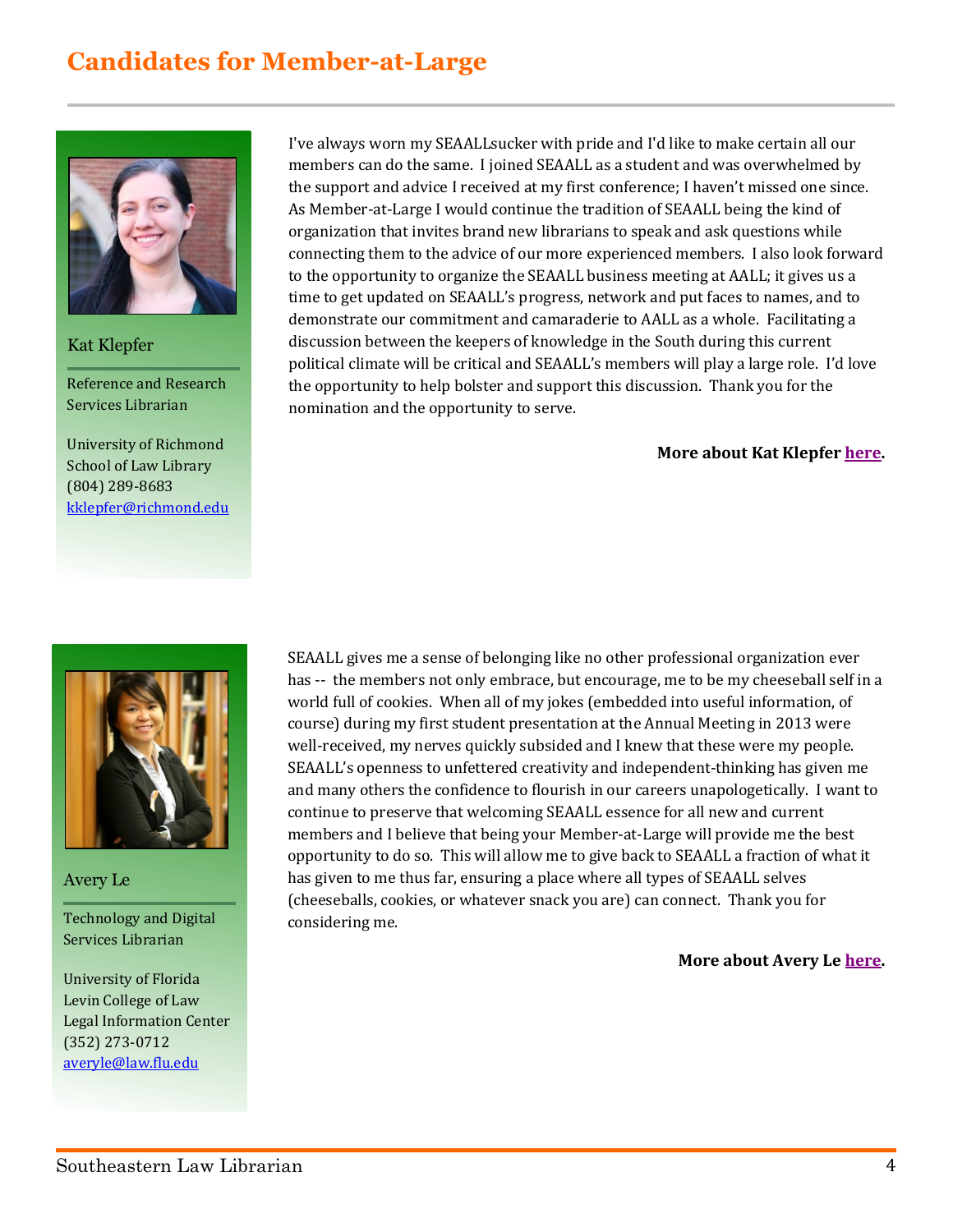**Attention!**

### **Want to know the secret to success?**

Become an author in the Southeastern Law Librarian!

Share your articles, notes, photos, comments, ideas, rejected blog entries, or anything else that will fit into a Word document in the SEAALL Newsletter! Guaranteed to be your first step to conquering the librarianship world or your money back!

Please submit your work or refund requests to **blaineb@flcourts.org**.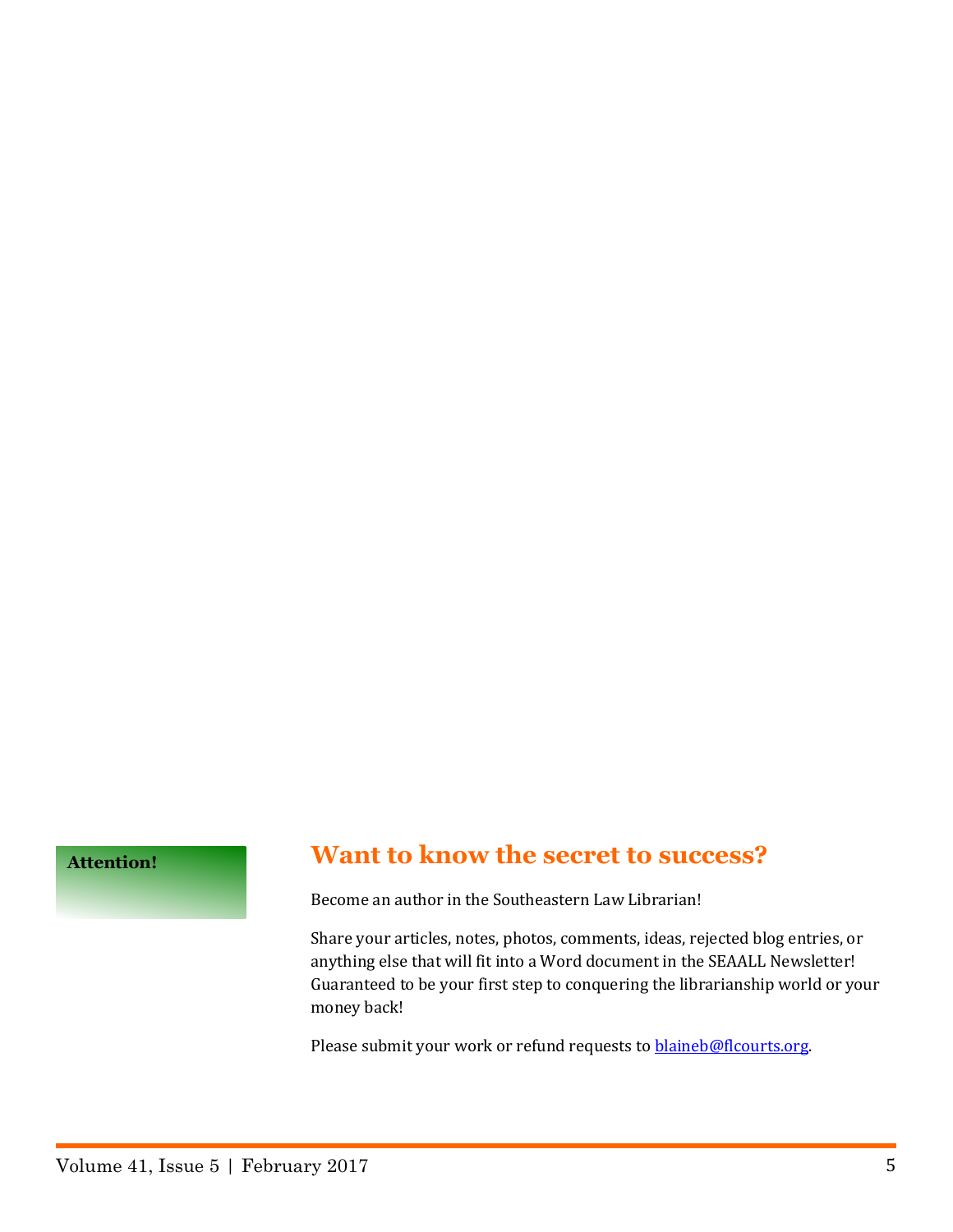# **SEAALL Officers 2016-2017**

#### **President**

Michelle Cosby Associate Director Joel A. Katz Law Library University of Tennessee College of Law 1505 Cumberland Avenue Knoxville, TN 37996 Phone: 865-974-6728 Email: [mcosby2@utk.edu](mailto:mcosby2@utk.edu)

#### **Vice-President/President Elect**

Jason R. Sowards Associate Director for Public Services & Lecturer in Law Alyne Queener Massey Law Library Vanderbilt University Law School 131 21st Ave. South Nashville, TN 37203 Phone: 615-322-1438 Email: [jason.r.sowards@vanderbilt.edu](mailto:jason.r.sowards@vanderbilt.edu)

#### **Secretary**

Thomas "T.J." Striepe Faculty Services Librarian University of Georgia School of Law 272 Law Library Athens, GA 30602 Phone: 706-542-5077 Email: [tstriepe@uga.edu](mailto:tstriepe@uga.edu)

#### **Treasurer**

Kate Irwin-Smiler Reference Librarian Wake Forest University School of Law 1834 Wake Forest Rd. Winston Salem, NC 27109 Phone: 336-758-4009 Email: [irwinsc@wfu.edu](mailto:irwinsc@wfu.edu)

#### **Immediate Past President**

Caroline L. Osborne Director of the Law Library & Professor of Legal Research Washington and Lee University School of Law Library 1 Denny Circle Lexington, VA 24450 Phone: 540-458-8545 Email[: osbornecl@wlu.edu](mailto:osbornecl@wlu.edu)

#### **Member at Large**

Wendy Moore Acquisitions Librarian University of Georgia School of Law A103 Law Library Annex Athens, GA 30602 Phone: 706-542-5081 Email[: wemoore@uga.edu](mailto:wemoore@uga.edu)

#### **Member at Large**

Charles "C.J." Pipins Research Librarian University of Maryland Francis King Carey School of Law Thurgood Marshall Law Library 501 West Fayette St. Baltimore, MD 21201 Phone: 410-706-0784 Email: [capipinsII@law.umaryland.edu](mailto:capipinsII@law.umaryland.edu)